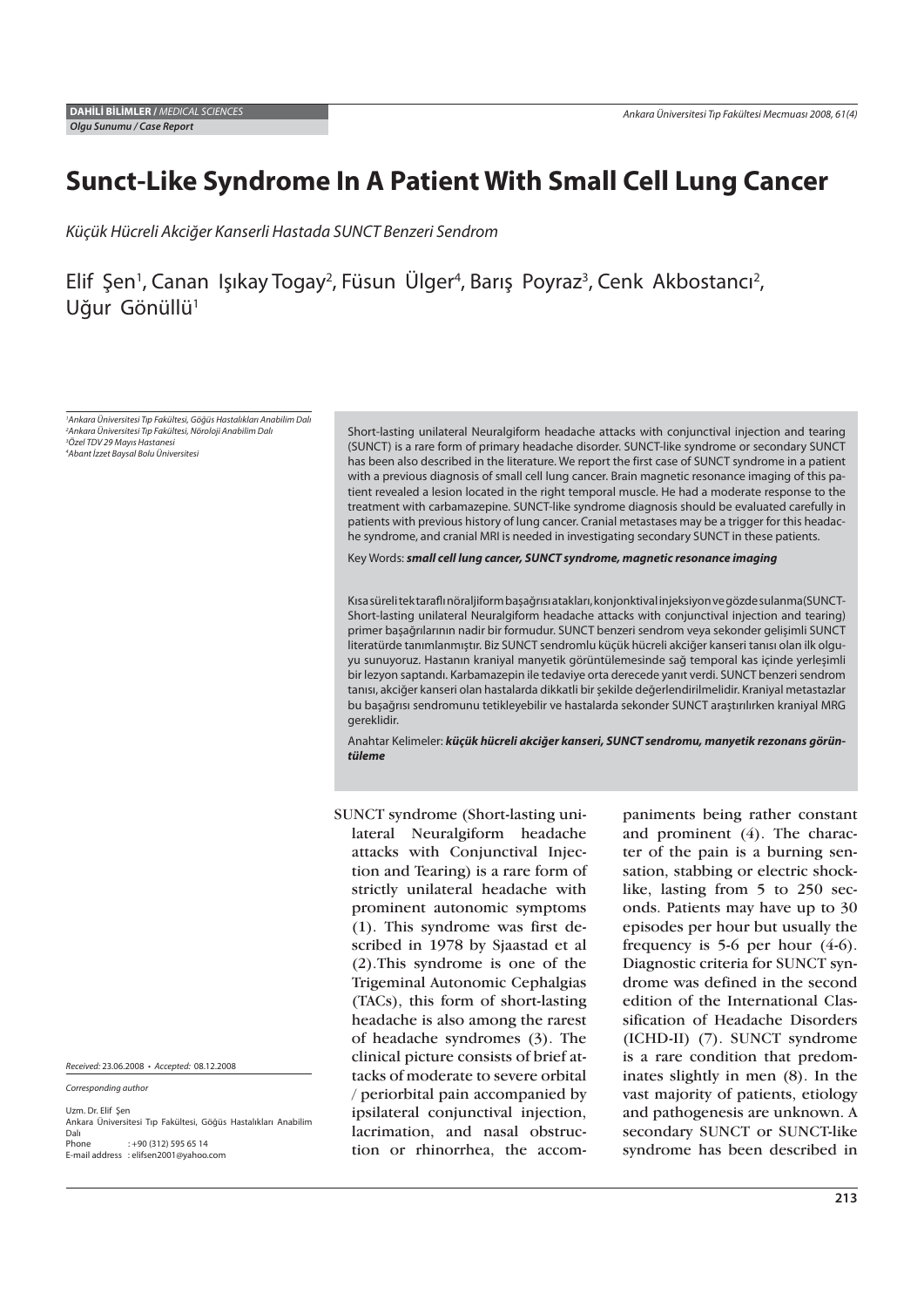some patients with either intraaxial or extra-axial posterior fossa lesions, mostly vascular disturbances / malformations, and pituitary abnormalities. It is remarkable that most of the lesions involve the posterior fossa or the posterior part of the brain (3, 6, 8, 9).

We present a new case of secondary SUNCT syndrome in a 57 year old male patient with a diagnosis of small-cell lung cancer (SCLC).

### **Case Report**

A 57-year-old man with a previous diagnosis of small cell lung cancer, was admitted because of a new history of headache. He was diagnosed with an extensive disease metastatic to the liver and bones six months ago. His cranial computed tomography (CT) scan was normal at baseline. He had an early relapse after six cycles of cisplatin-etoposide chemotherapy with a progression of the primary thoracic tumor. On admission, he described few recent episodes of severe left sided orbital and temporal pain. His pain was strictly unilateral on the left side with a stabbing character. He had an excruciating pain located at the periorbital area with radiation to the fronto-parietal area of the head. This brief paroxysmal pain was accompanied by lacrimation and redness of the ipsilateral eye, and nausea. The usual duration of pain attacks was changing between 60 to 120 seconds. He had 1-2 attack per day. Any well defined triggering movement was described. A cranial CT scan showed any lesions. Thereafter the patient received two cycles of topotecan as a second line therapy. He experienced a mild improvement for this complaint of unilateral headache

with diclofenac sodium, but his pain had worsened over the second line therapy period, and he readmitted with this complaint of headache. He was a 70 pack-years ex-smoker who had quit smoking one year earlier, and he had a history of type 2 diabetes mellitus, controlled with insulin. He had no previous history of migraine or headache, but his mother and his brother had a history of migraine. His neurological and ophthalmologic examinations were normal. A cranial magnetic resonance imaging (MRI) (Figure-1) revealed an increased intensity in the region of the right temporal muscle. A SUNCT-like syndrome was diagnosed, and he was started on carbamazepine 400 mg daily from which there was a moderate benefit, and then the carbamazepine dose was increased to 800 mg daily, nevertheless he had no further improvement. He died due to the progression of his malignancy with hepatic encephalopathy one month after his readmission.

### **Discussion**

SUNCT syndrome is a rare form of trigeminal autonomic cephalgias, that predominates slightly in men, with a mean age of onset around 50 years. It is characterized by strictly unilateral attacks centered on the orbital or periorbital regions, forehead, and temple. Most attacks are moderate to severe in intensity and burning, stabbing or electrical in character. The usual duration ranges from 5 to 240 seconds, although the reported range of duration is 2 seconds to 20 minutes. Ipsilateral conjunctival injection and lacrimation are present in most, but not all patients (8).The new diagnostic criteria according to the ICHD-II for SUNCT is given



**Figure 1.** Cranial magnetic resonance imaging (MRI) showed an increased intensity in the region of the right temporal muscle marked with a thicken arrow.

in table-1 (7), and they have been met for the diagnosis of the reported patient.

The TACs are characterized by shortlasting headaches with autonomic features, since the differential diagnosis includes mainly these trigeminal-autonomic cephalgias. Short-lasting attacks of unilateral pain are much briefer than those seen in any other TAC and very often accompanied by prominent lacrimation and redness of the ipsilateral eye (7). Most cases of SUNCT syndrome described in the medical literature are primary, but several cases of secondary SUNCT or SUNCT like syndrome have been reported, and they are rather related to posterior fossa and pituitary abnormalities. Causes of symptomatic SUNCT syndrome have included posterior fossa lesions (such as cerebellopontine angle AVMs, brainstem cavernous angiomas, posterior fossa lesions in an HIV/AIDS patient, severe basilar impression causing pontomedullary compression in a patient with osteogenesis imperfecta, craniosynostosis resulting in a foreshortened posterior fossa, pontocerebellar astrocytoma, cerebellopontine angle and fron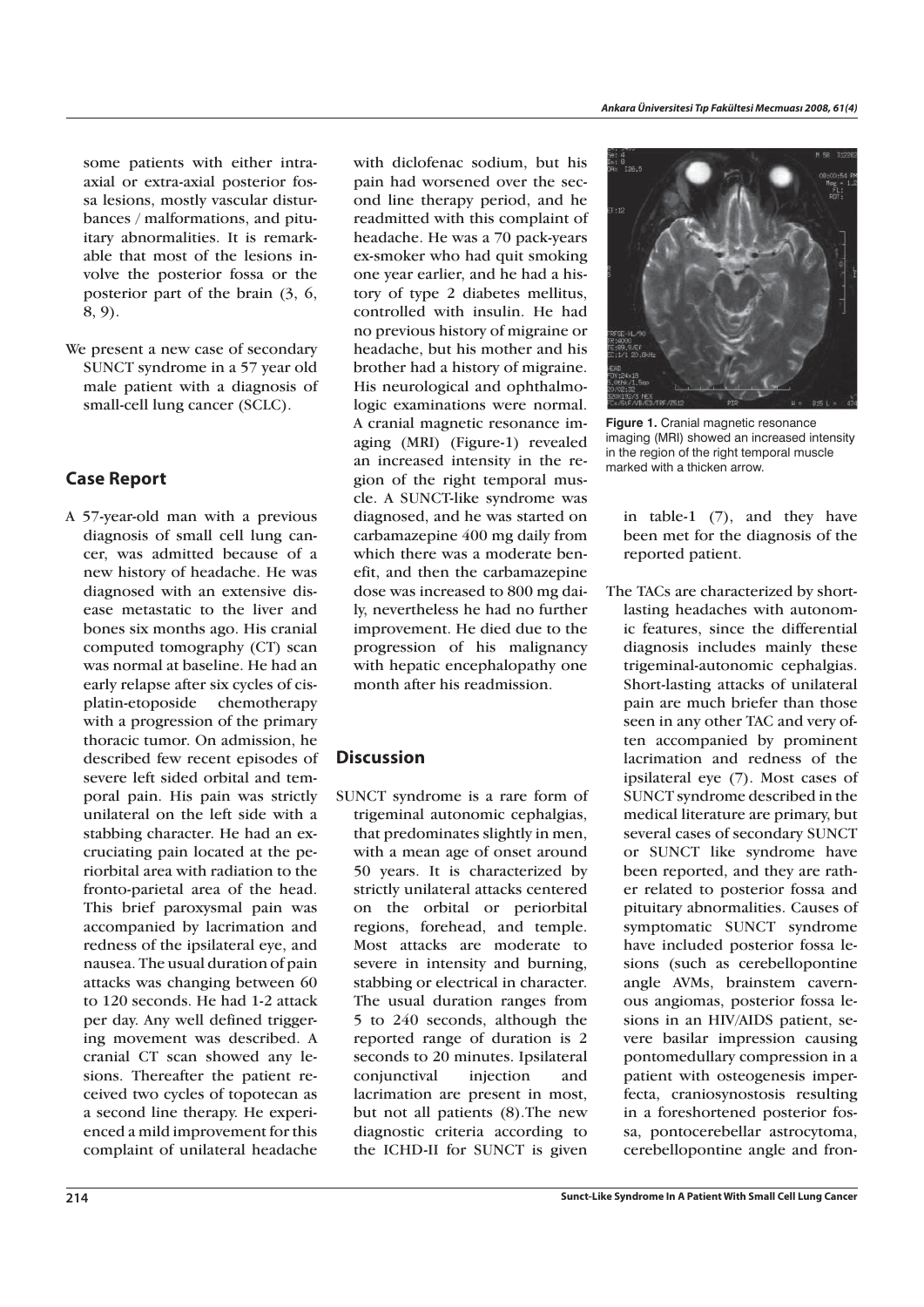**Table 1.** Diagnostic criteria for SUNCT (Short-lasting unilateral Neuralgiform headache attacks with Conjunctival Injection and Tearing)

- A. At least 20 attacks fulfilling criteria B-D
- B. Attacks of unilateral orbital, supraorbital or temporal stabbing or pulsating pain lasting 5-240 seconds
- C. Pain is accompanied by ipsilateral conjunctival injection and lacrimation
- D. Attacks occur with a frequency from 3 to 200 per day
- E. Not attributed to another disorder  $1$
- <sup>1</sup> History and physical and neurological examinations do not suggest any of the disorders listed in groups 5-12, or history and/or physical and/or neurological examinations do suggest such disorder but it is ruled out by appropriate investigations, or such disorder is present but attacks do not occur for the first time in close temporal relation to the disorder

tal lobe meningiomas, anomolous vertebrobasilar vascular development, brainstem and upper cervical lesions secondary to Devic's syndrome and multiple sclerosis, pituitary tumors (such as a nonfunctioning pituitary adenoma, prolactinomas, acromegaly) and miscellaneous causes such as a cavernous sinus leiomyosarcoma, orbital cyst, intraorbital metastatic bronchial carcinoid, and an HIV patient with no opportunistic infections and normal brain imaging. A case of a patient with SUNCT syndrome who also was HIV-positive, and had no opportunistic infections with a normal brain imaging has been reported. Even the authors raised the possibility of a causal relationship between the two conditions, an alternative explanation is a coincidental occurrence of the two conditions (8, 11). This case is also addressed to a similar possibility, since we report a patient with SUNCT syndrome who also had a

#### **REFERENCES**

- 1. Sjaastad O, Saunte C, Salvesen R, Fredriksen TA, Seim A. Shortlasting unilateral neuralgiform headache attacks with conjunctival injection, tearing, sweating, and rhinorrhea. Cephalalgia 1989; 9:147-56.
- 2. Sjaastad O, Russell D, Hørven I, Bunaes U. Multiple neuralgiform unilateral headache attacks associated with conjunctival infection and appearing in clusters. A nosological problem.

diagnosis of SCLC. Furthermore, brain MRI showed an increased intensity in the region of the right temporal muscle which may be a triggering factor in this patient with extensive disease. The occurrence of SUNCT syndrome in this case of SCLC may also be coincidental, even though our patient's very severe headache fulfilling the SUNCT diagnostic criteria started after the diagnosis of SCLC, it may be argued that a contralateral temporal muscle lesion should be precautiously considered a possible trigger. However, SCLC is a disease which can have relatively frequent occurence of paraneoplastic syndromes, and if this special headache entity could be considered as one of them, this may be another possible explanation for this headache syndrome presence in that patient.

SUNCT is differentiated by its predominance of autonomic symptoms from trigeminal neuralgias

Proceedings of the Scandinavian Migraine Society. 1978:31.

- 3. Goadsby PJ, Lipton RB. A review of paroxysmal hemicranias, SUNCT syndrome and other short-lasting headaches with autonomic feature, including new cases. Brain 1997; 120:193-209.
- 4. Pareja JA, Sjaastad O. SUNCT Syndrome. A clinical review. Headache 1997; 37: 195-202.

which is often responsive to antiepileptics such as carbamazepine. SUNCT syndrome, unlike chronic or episodic paroxysmal hemicranias, is generally considered refractory to the treatment or difficult to treat, although recent open clinical trials suggest that lamotrigine, gabapentin, topiramate, and intravenous lidocaine have produced beneficial therapeutic responses(1,8-10). Our patient had a mild to moderate response to the treatment with a non-steroidal anti-inflammatory drug and carbamazepine.

- In summary, we reported the first case of SUNCT syndrome with a diagnosis of SCLC in the literature. SUNCT-like syndrome diagnosis should be evaluated carefully in patients with previous history of lung cancer. Cranial metastases may be a trigger for this headache syndrome, and cranial MRI is needed in investigating secondary SUNCT patients.
- 5. Sesso RM. SUNCT syndrome or trigeminal neuralgia with lacrimation and conjunctival injection? Cephalalgia 2001; 21: 151-153.
- 6. Trucco M, Mainardi F, Maggioni F, Badino R, Zanchin G. Chronic paroxysmal hemicrania, hemicrania continua and SUNCT syndrome in association with other pathologies: a review. Cephalalgia 2004; 24: 173-184.
- 7. Headache Classification Subcommittee of The International Headache